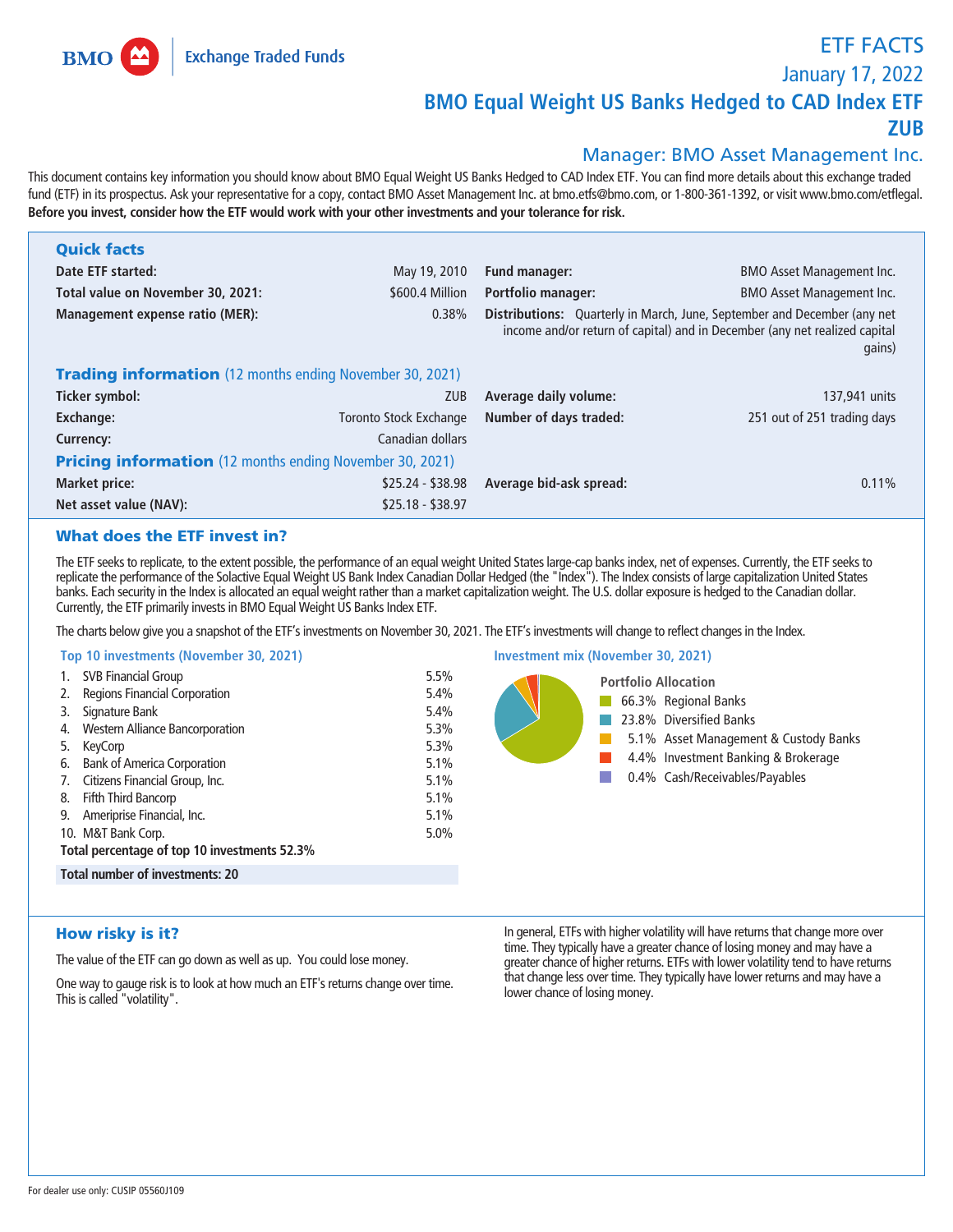

# **BMO Equal Weight US Banks Hedged to CAD Index ETF ZUB**

### **Risk rating**

**BMO Asset Management Inc. has rated the volatility of this ETF as high.**

**Generally, the rating is based on how much the ETF's returns have changed from year to year. It doesn't tell you how volatile the ETF will be in the future. The rating can change over time. An ETF with a low risk rating can still lose money.**



**For more information about the risk rating and specific risks that can affect the ETF's returns, see the "Risk Factors" section of the ETF's prospectus.**

## **No guarantees**

**ETFs do not have any guarantees. You may not get back the amount of money you invest.**

## How has the ETF performed?

**This section tells you how units of the ETF have performed over the past 10 years.**

**Returns<sup>1</sup> after expenses have been deducted. These expenses reduce the ETF's returns. This means that the ETF's returns may not match the returns of the Solactive Equal Weight US Bank Index Canadian Dollar Hedged.**

**<sup>1</sup> Returns are calculated using the ETF's net asset value (NAV).**

### **Year-by-year returns**

**This chart shows how units of the ETF has performed in each of the past 10 completed calendar years. The ETF dropped in value in 3 of the 10 years.**

**The range of returns and change from year to year can help you assess how risky the ETF has been in the past. It does not tell you how the ETF will perform in the future.**



### **Best and worst 3-month returns**

**This table shows the best and worst returns for units of the ETF in a 3-month period over the past 10 calendar years. The best and worst 3-month returns could be higher or lower in the future. Consider how much of a loss you could afford to take in a short period of time.**

|                    | <b>Return</b> | 3 months ending   | If you invested \$1,000 at the beginning of the period |
|--------------------|---------------|-------------------|--------------------------------------------------------|
| <b>Best return</b> | 34.9%         | December 31, 2020 | Your investment would rise to \$1,349                  |
| Worst return       | -44.4%        | March 31, 2020    | Your investment would drop to \$556                    |

### **Average return**

**The annual compound return of units of the ETF was 14.7% over the past 10 years as of December 31, 2021. If you had invested \$1,000 in the ETF 10 years ago, your investment would now be worth \$3,941.**

## Trading ETFs

**ETFs hold a basket of investments, like mutual funds, but trade on exchanges like stocks. Here are a few things to keep in mind when trading ETFs:**

## **Pricing**

**ETFs have two sets of prices: market price and net asset value (NAV).**

### **Market price**

- **• ETFs are bought and sold on exchanges at the market price. The market price can change throughout the trading day. Factors like supply, demand, and changes in the value of an ETF's investments can effect the market price.**
- **• You can get price quotes any time during the trading day. Quotes have two parts: bid and ask.**
- **• The bid is the highest price a buyer is willing to pay if you want to sell your ETF units. The ask is the lowest price a seller is willing to accept if you want to buy ETF units. The difference between the two is called the "bid-ask spread".**
- **• In general, a smaller bid-ask spread means the ETF is more liquid. That means you are more likely to get the price you expect.**

### **Net asset value (NAV)**

- **• Like mutual funds, ETFs have a NAV. It is calculated after the close of each trading day and reflects the value of an ETF's investments at that point in time.**
- **• NAV is used to calculate financial information for reporting purposes like the returns shown in this document.**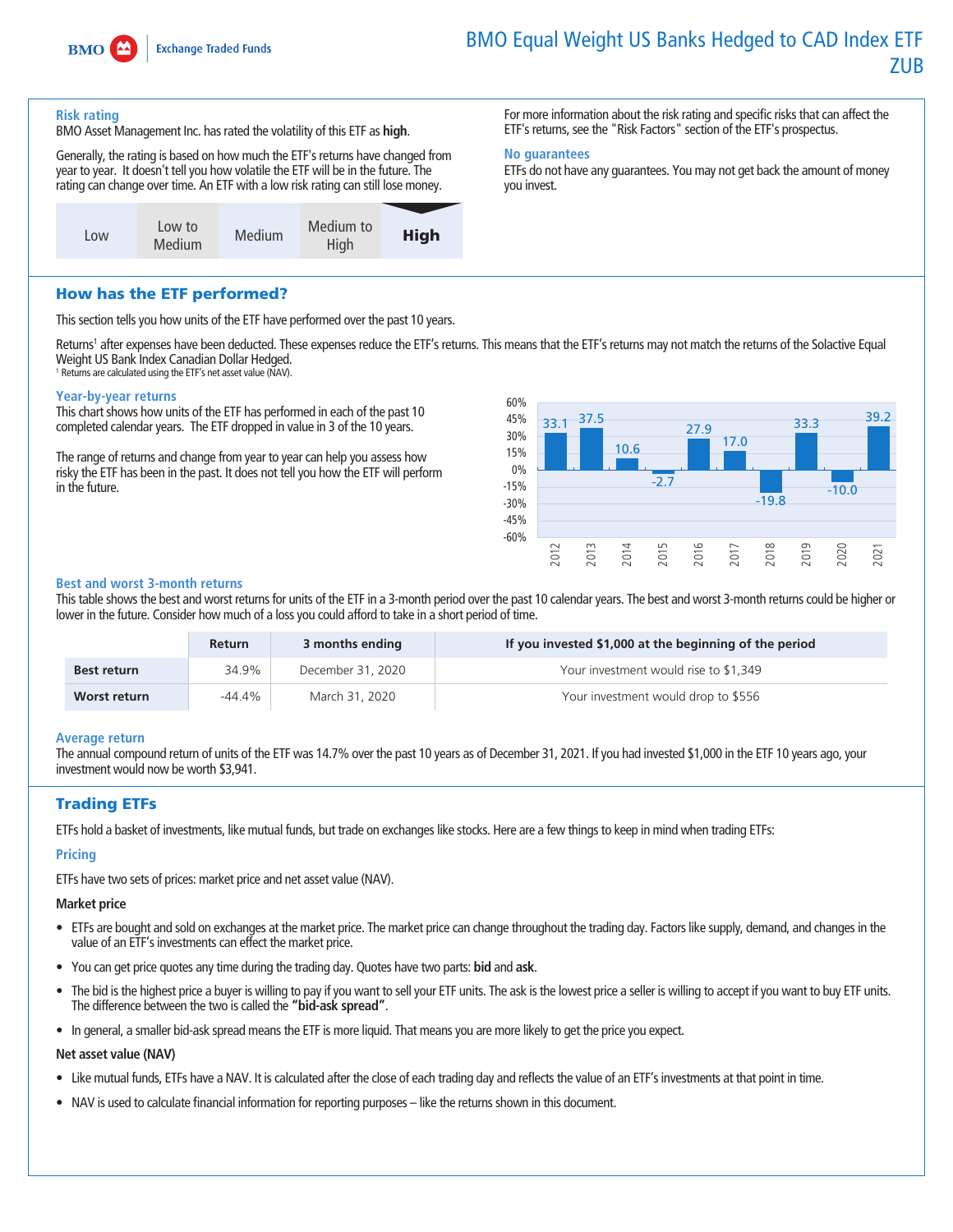

### **Orders**

There are two main options for placing trades: market orders and limit orders. A market order lets you buy or sell units at the current market price. A limit order lets you set **the price at which you are willing to buy or sell units.**

#### **Timing**

**In general, market prices of ETFs can be more volatile around the start and end of the trading day. Consider using a limit order or placing a trade at another time during the trading day.**

## Who is this ETF for?

#### **Investors who:**

- **• are looking for equity growth**
- **• want exposure to a portfolio of U.S. bank equities**
- **• are comfortable with high investment risk (i.e., you are willing to accept significant fluctuations in the market value of your investment)**
- **• want to gain exposure to global investments but wish to minimize exposure to fluctuations in foreign currencies relative to the Canadian dollar.**

## A word about tax

**In general, you'll have to pay income tax on any money you make on an ETF. How much you pay depends on the tax laws where you live and whether or not you hold the ETF in a registered plan, such as a Registered Retirement Savings Plan or a Tax-Free Savings Account.**

**Keep in mind that if you hold your ETF in a non-registered account, distributions from the ETF are included in your taxable income, whether you get them in cash or have them reinvested.**

## How much does it cost?

**This section shows the fees and expenses you could pay to buy, own and sell units of the ETF. Fees and expenses, including any trailing commissions, can vary among ETFs.**

**Higher commissions can influence representatives to recommend one investment over another. Ask about other ETFs and investments that may be suitable for you at a**  lower cost.

#### **1. Brokerage commissions**

**You may have to pay a commission every time you buy and sell units of the ETF. Commissions may vary by brokerage firm. Some brokerage firms may offer commission-free ETFs or require a minimum purchase amount.**

### **2. ETF expenses**

**You don't pay these expenses directly. They affect you because they reduce the ETF's returns.**

**As of June 30, 2021, the ETF's expenses were 0.39% of its value. This equals \$3.90 for every \$1,000 invested.**

|                                                                                                                     | Annual rate (as a % of the<br><b>ETF's value)</b> |
|---------------------------------------------------------------------------------------------------------------------|---------------------------------------------------|
| Management expense ratio (MER)<br>This is the total of the ETF's management fee and operating expenses.             | 0.38%                                             |
| Trading expense ratio (TER)<br>These are the ETF's trading costs.                                                   | 0.01%                                             |
| <b>ETF</b> expenses<br>The amount included for ETF expenses is the amount arrived at by adding the MER and the TER. | 0.39%                                             |

#### **Trailing commission**

**The trailing commission is an ongoing commission. It is paid for as long as you own the ETF. It is for the services and advice that your representative and their firm provide to you.**

**This ETF doesn't have a trailing commission.**